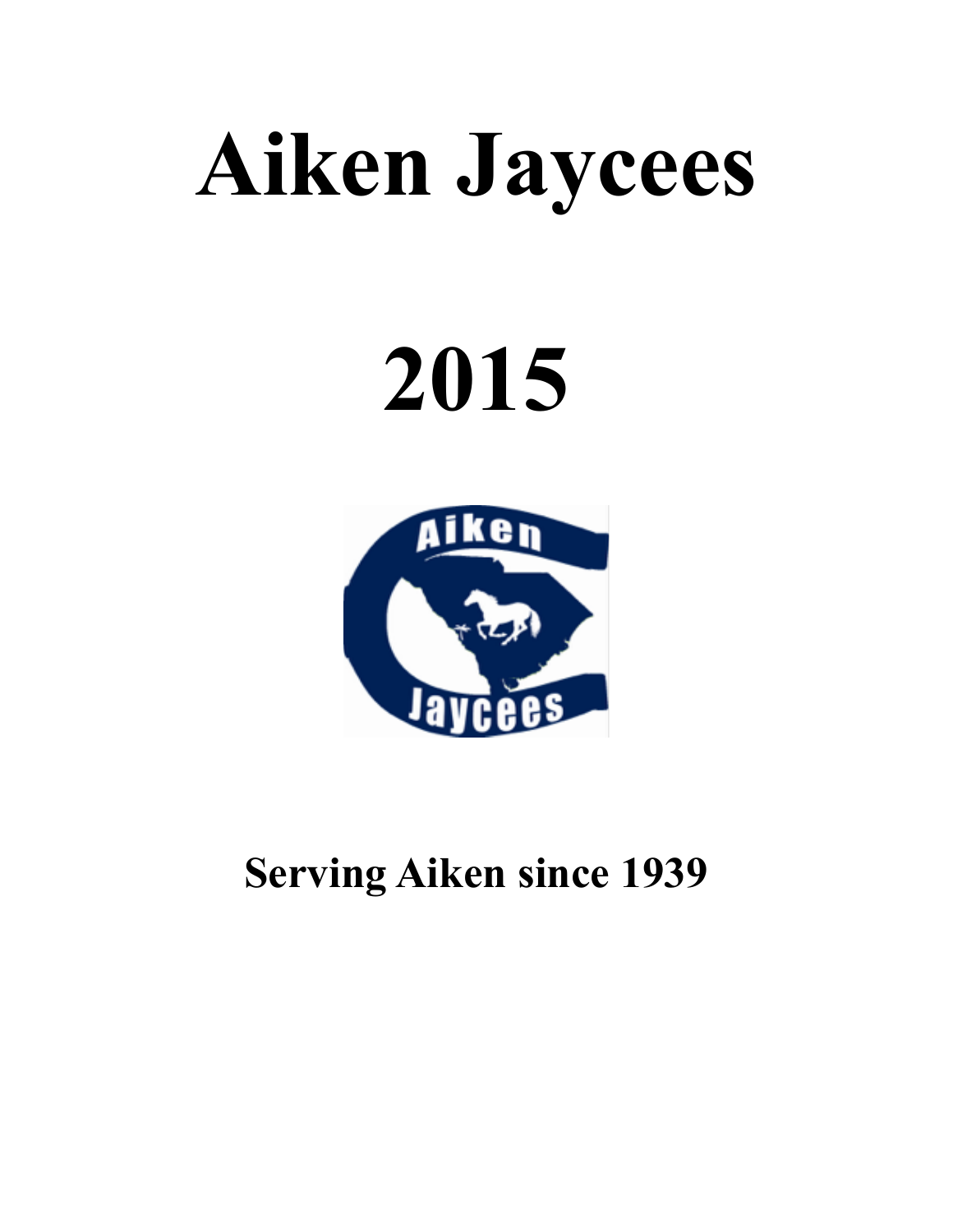## The Jaycee Creed

**We Believe: That faith in God gives meaning And purpose to human life; That the brotherhood of man transcends The sovereignty of nations; That economic justice can best be won by Free men through free enterprise; That government should be of laws Rather than of men; That earth's great treasure Lies in human personality; And that service to humanity Is the best work of life.**

#### **Our Vision**

**============================================** 

**To become the organization of choice for young people, providing direction and leadership to our committees and nation.** 

#### **Our Mission**

**To provide young people the opportunity to develop personal and leadership Skills through community involvement while expanding the Jaycee movement.** 

#### **Simply Put**

**In an environment that fosters true friendship, we offer the best opportunities for community service and leadership development to men and women 18-40 years of age.**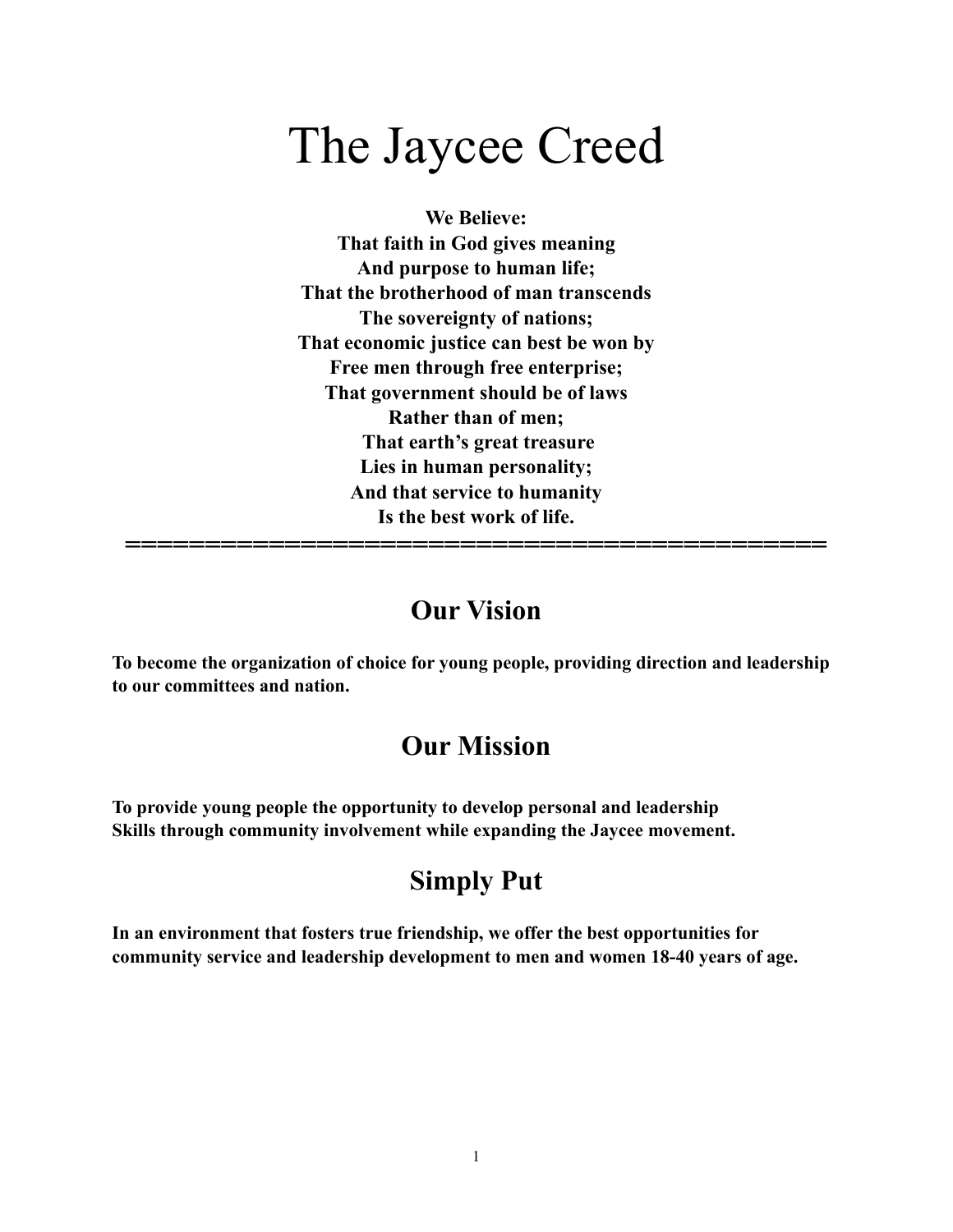# **AIKEN JAYCEE ORGANIZATIONAL CHART**

President

Vice Presidents Management Development Membership Development Community Development Individual Development

Treasurer

Secretary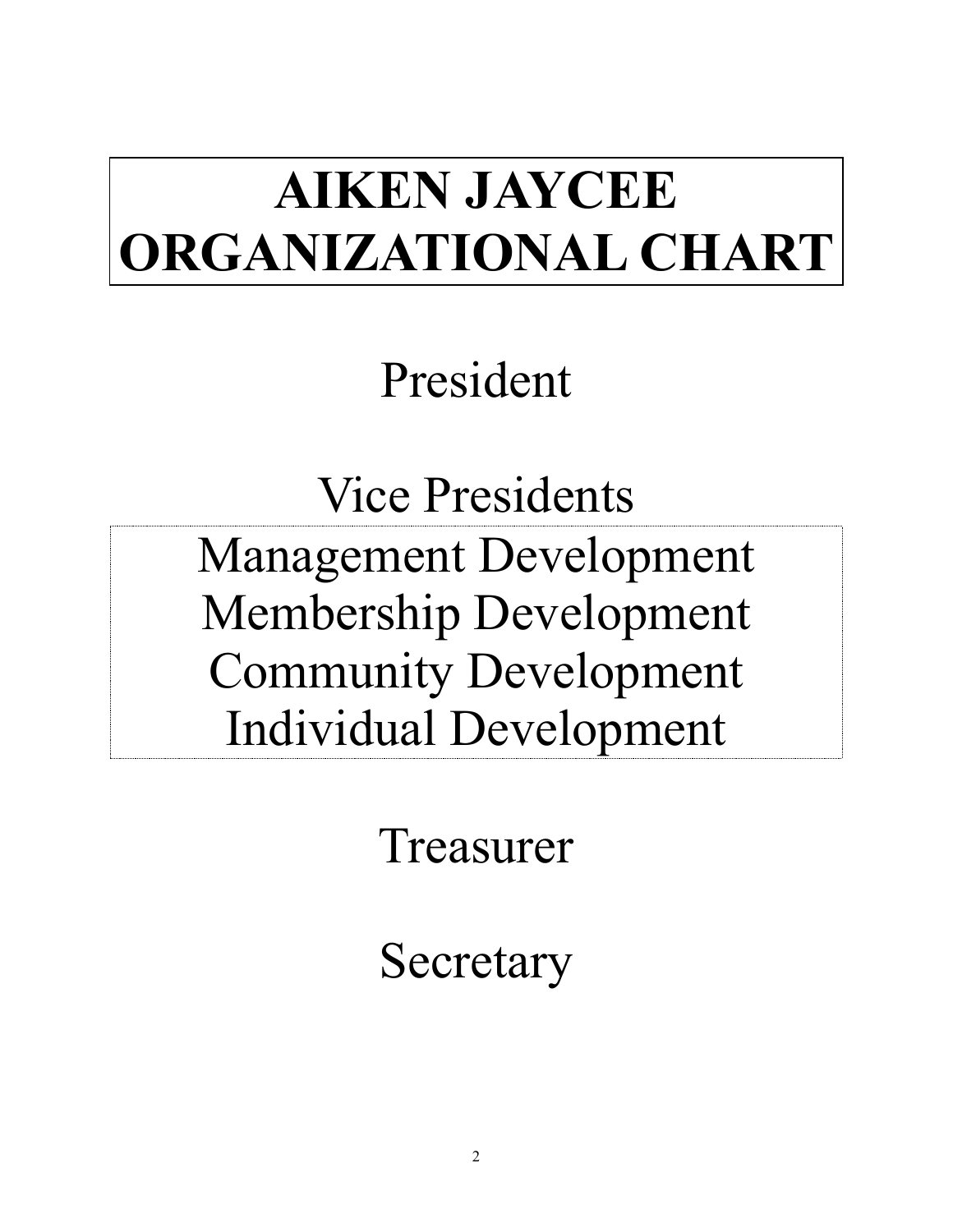## **National Headquarters**

US Junior Chamber of Commerce 100 Chesterfield Business Parkway Suite 200 Chesterfield, MO 63005 (636) 681-1857 (636) 681-1401 (Fax)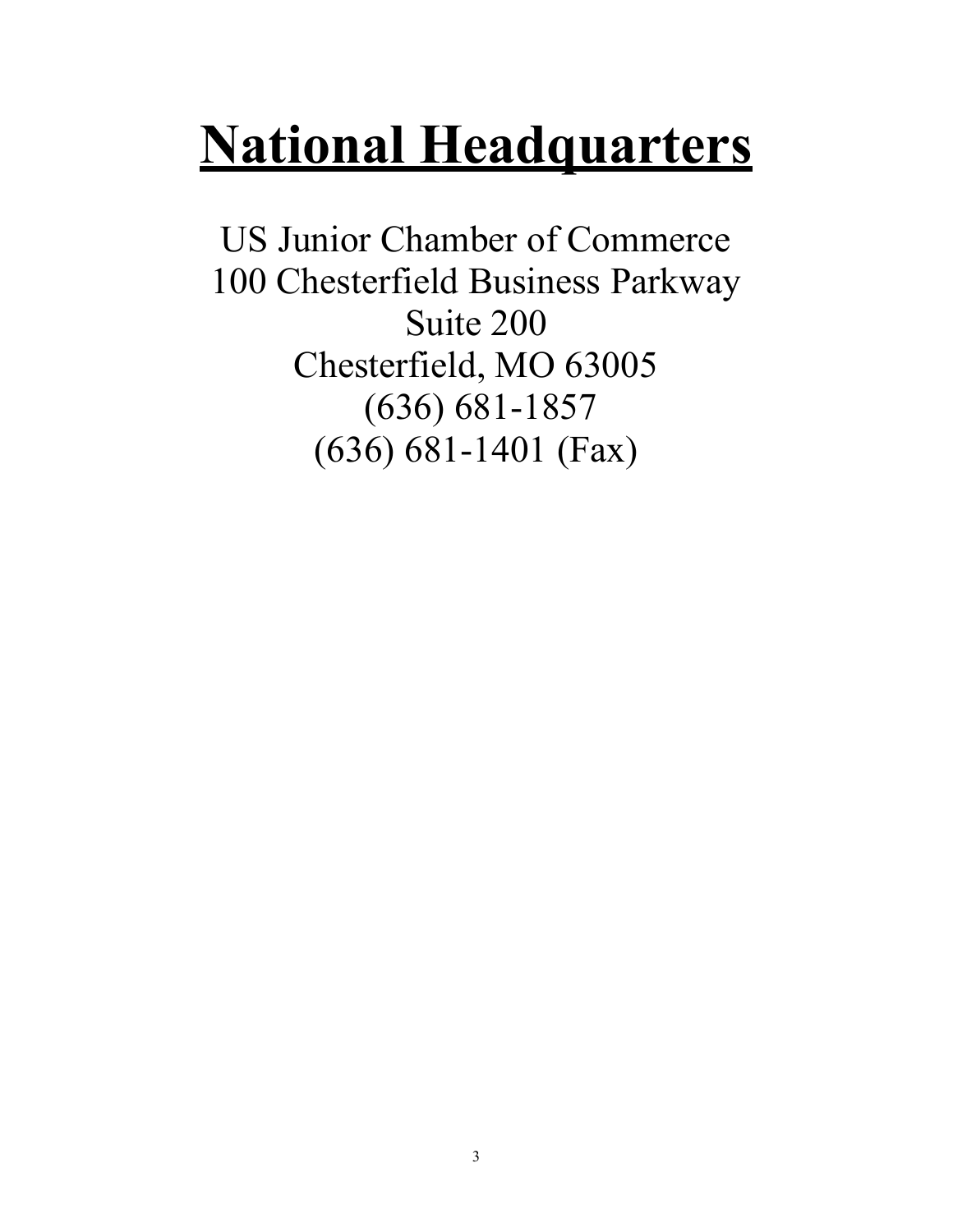## **State Officer Executive Board**

**President Chairman of the Board Programming Vice President On-To Program Manager Admin VP/Secretary/Treasurer SCOYA Program Manager Training Coordinator Chaplin** 

**Regional Directors** 

**Piedmont Midlands**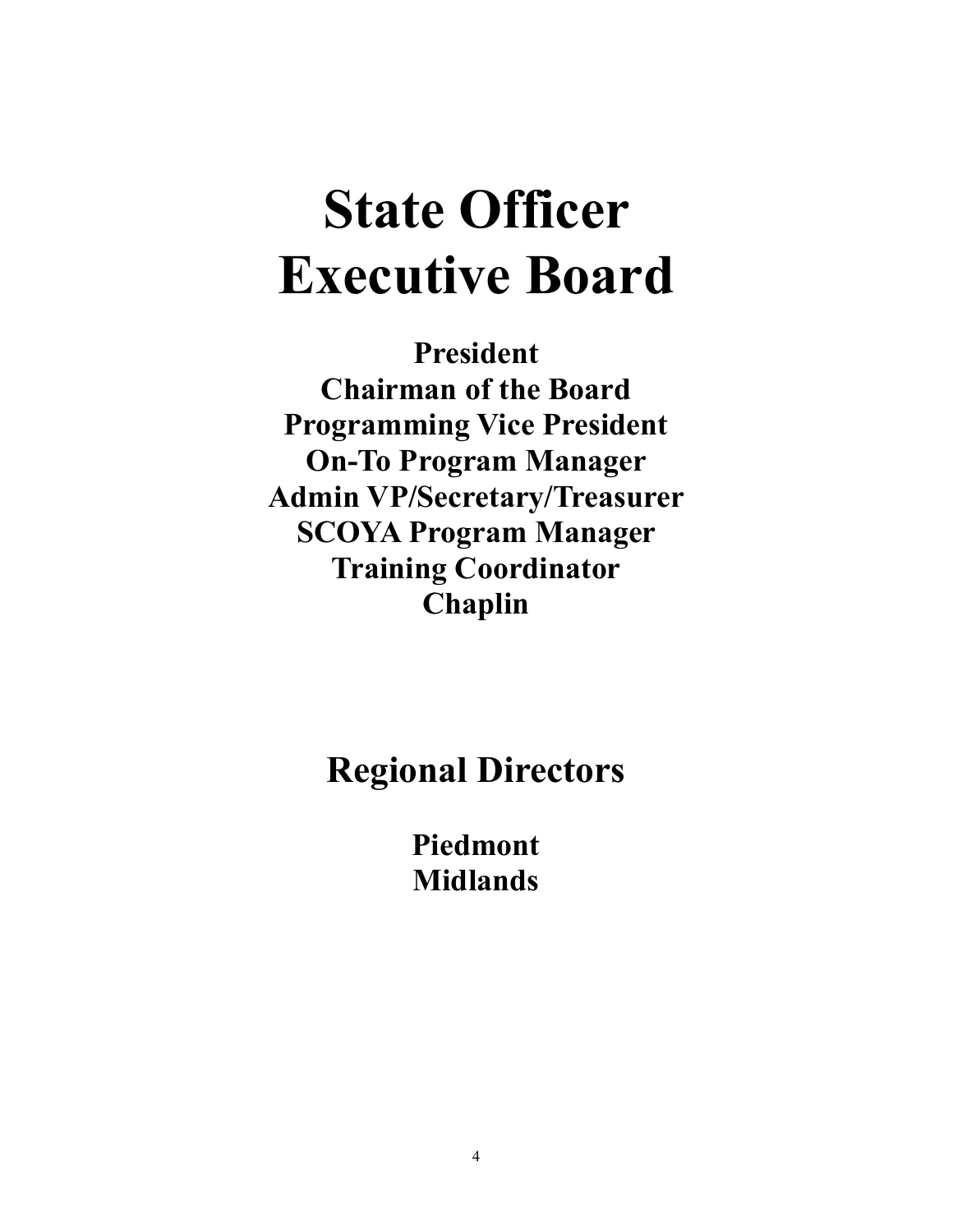#### **AWARDS GIVEN BY THE AIKEN JAYCEES**

**DISTINGUISHED SERVICE AWARD:** Given to individuals of Jaycee age in the Aiken area who have contributed outstanding service to their community. Selected by a panel of judges and given during Jaycee Week in January at the DSA Banquet. Awards are given in several fields, such as Outstand Young Farmer and Outstanding Young Educator.

**LEWIS WISE JAYCEE OF THE YEAR: G**iven to the member of our Chapter who has contributed the most toward projects and activities during the year. This award is given in honor of Lewis Wise, the first President of the Aiken Jaycees

**KEY MAN AWARD:** Given to a member who contributed to all phases of chapter activity during the year, especially by assisting the President and other officers.

**LARRY ROGERS AWARD** Given to the most outstanding Project Chairperson**.**

**JIM SMITHE ROOKIE OF THE YEAR AWARD:** Given to a first-year member who showed outstanding participation in all chapter activity during the year.

**PRESIDENTIAL AWARD:** Given to member for their efforts on specific projects and/or overall dedication throughout the year.

**CERTIFICATES OF APPRECIATION:** Given to individuals and organizations outside our Chapter who assisted the Aiken Jaycees during the year.

**JAYCEE OF THE MONTH/QUARTER:** Awards presented to members who have exemplified the Jaycee spirit during the award period.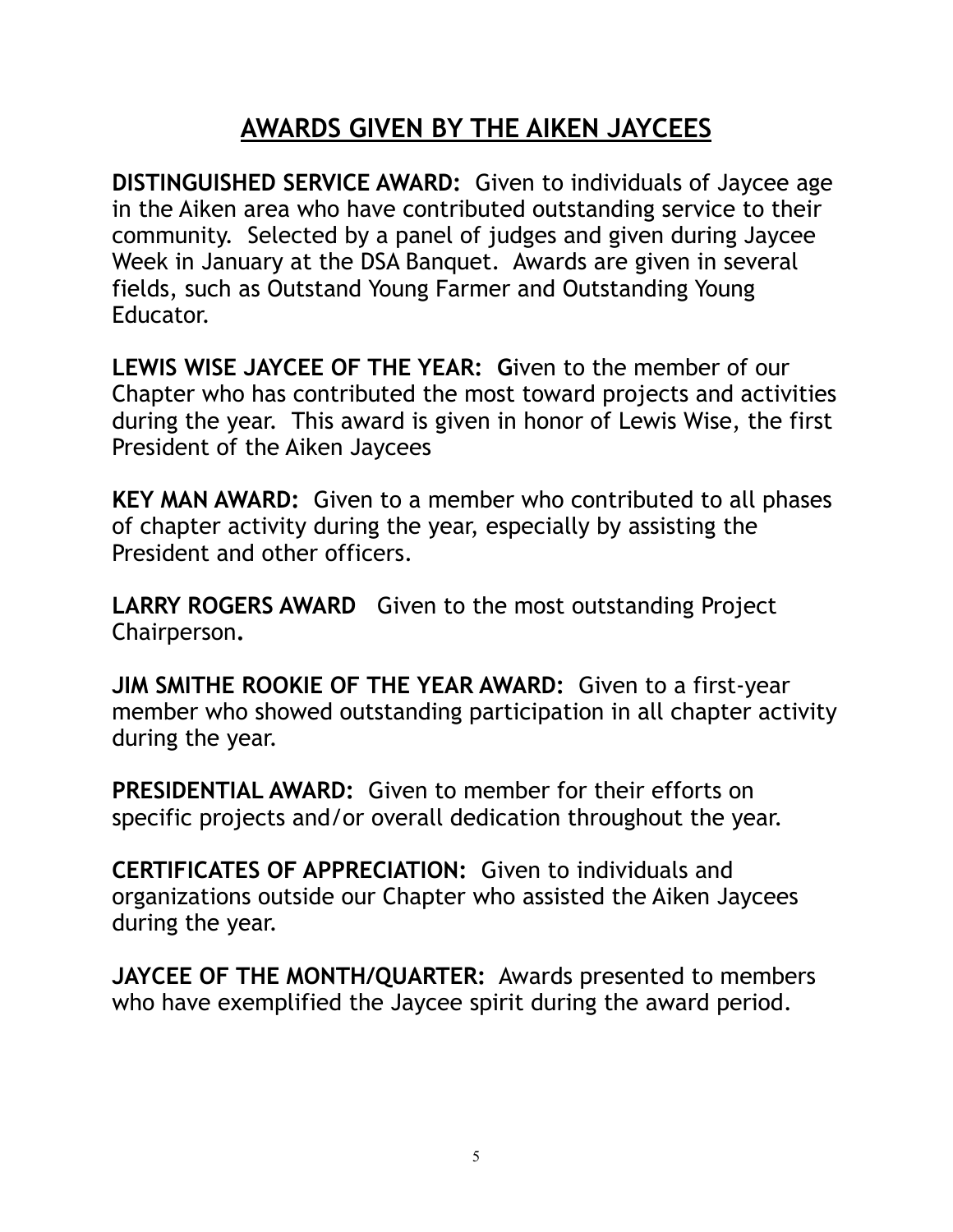#### **CONSTITUTION OF THE AIKEN JAYCEES, INC.**

#### **ARTICLE I Name and Address**

Section 1. The name of this organization shall be the Aiken Junior Chamber of Commerce, also known as the Aiken Jaycees.

Section 2. The principal office of the organization is located in Aiken, South Carolina.

#### **ARTICLE II Affiliation with State, National, & International Bodies**

Section 1. This organization shall be and is hereby affiliated with the South Carolina Junior Chamber of Commerce, the United States Junior Chamber of Commerce, and the Junior Chamber International, and is subject to the constitutions and by-laws of these bodies in so far as they affect and prescribe the functions of the local Jaycee Chapter and are not in conflict with this Constitution and By-laws.

#### **ARTICLE III Purpose**

Section 1. The purpose of this organization shall be to provide the young people of the metropolitan area of the county of Aiken a medium for training in citizenship and leadership, and to promote the civic, educational, and economic activity of the Community, State and Nation.

#### **ARTICLE IV Membership**

Section 1. Any young person of good character and repute between the ages of 18 and 40, both inclusive, is eligible for membership, provided said individual resides or has a place of business in Aiken County, South **Carolina** 

Section 2. Any active member of any Jaycee Chapter who resides in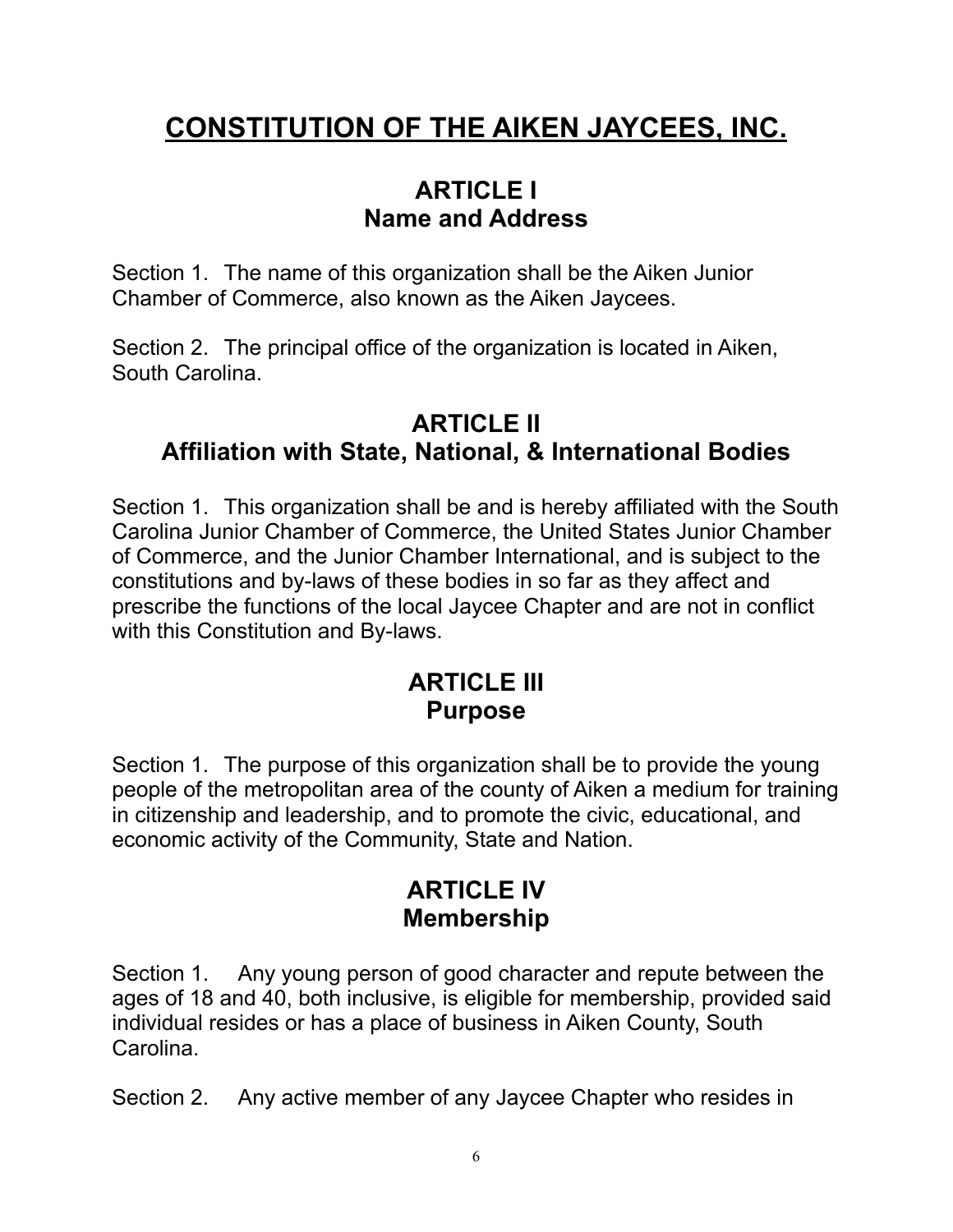Aiken County and is over the age of forty years (40) may pay the dues of forty dollars (\$40.00) and occupy the status of an Associate Member of the Aiken Jaycees. An associate member shall not be required to attend meetings and shall not be permitted to vote or hold office.

Section 3. If, in the opinion of two-thirds of the entire Board of Directors, any member has been guilty of conduct contrary to the purpose of the organization, the Board of Directors shall have the power to suspend said member, provided, however, that in the event of suspension the member, or any member on their behalf, may appeal to the entire organization at any regular meeting and two-thirds of the members present may reverse the action of the Board of Directors and reinstate the member to their active status. This member cannot serve on the Board for a period of one year.

Section 4. All members of the organization shall be required to participate in the current Activation Program set forth by National Headquarters, unless excused by the local President.

#### **ARTICLE V Government**

Section 1. The government of the organization shall be vested in a Board of Directors of up to twelve (12) members, from which shall be chosen in the manner provided in the By-laws, a President, a Management Development Vice-President, an Individual Development Vice-President, a Community Development Vice-President, a Membership Development Vice-President, a Secretary, a Treasurer, up to four (4) Directors, and a Chairman of the Board, which shall be the previous year's President.

#### **ARTICLE VI Amendments**

Section 1. The revocable portions of this Constitution may be amended by a two-thirds vote of the members present at any regular meeting, provided written notice of the proposed amendment or amendments has been given to or mailed (physical or electronic) to each member at his last known address at least seven (7) days in advance of the meeting.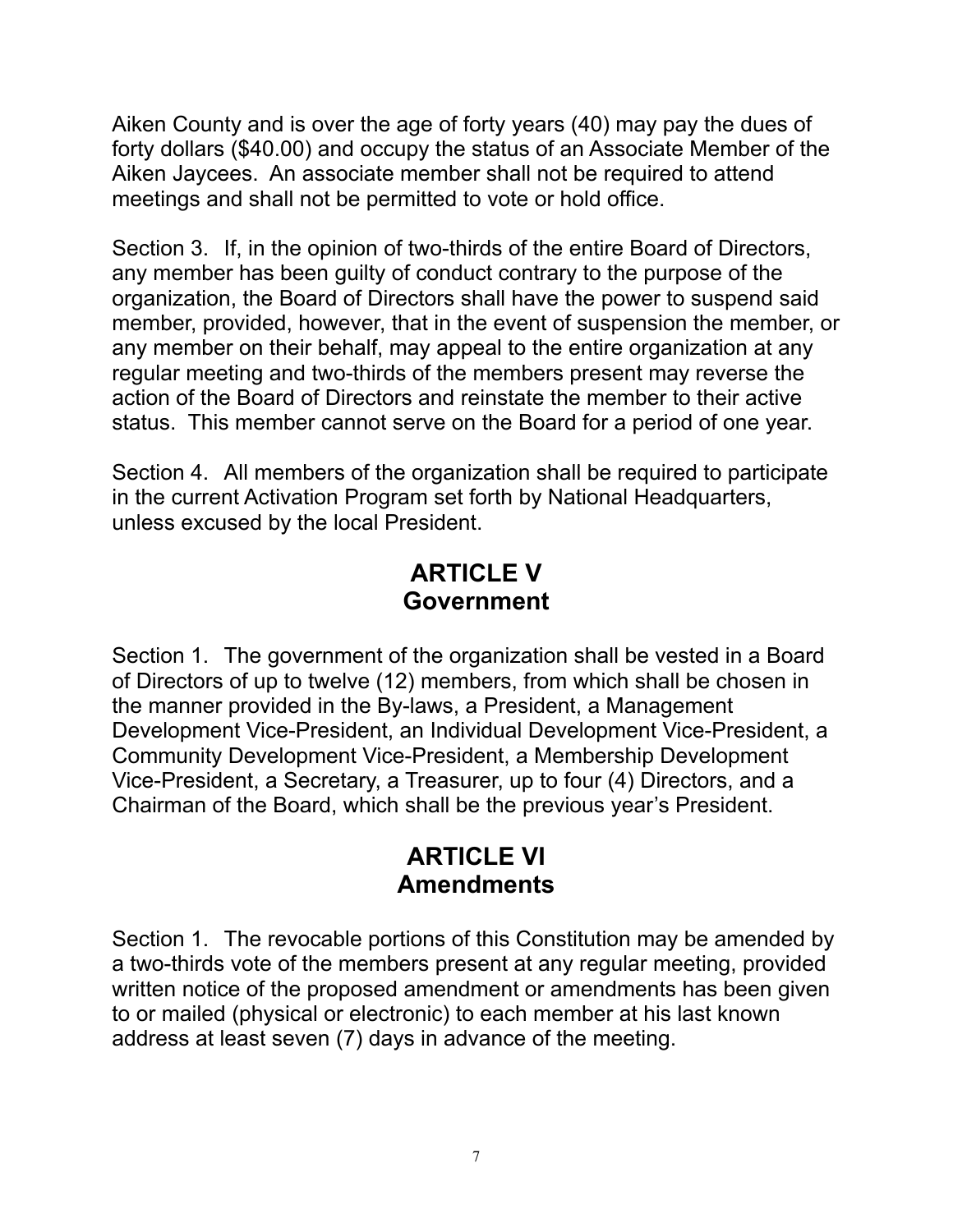#### **BAYLAW I Dues and Fees**

Section 1. The annual dues for active members of this organization shall be fifty-five (\$55). This includes the dues of and entitles membership in the Aiken Jaycees (Aiken Junior Chamber of Commerce), the South Carolina Junior Chamber of Commerce, the United States Junior Chamber of Commerce, and Junior Chamber International. Further, it entitles the member to any regular publications for the general membership which are published by any of the above corporations. It is hereby provided that such amounts may be increased or decreased by a two-thirds majority of the members voting at any regular meeting. Dues are payable in full the month prior to the anniversary month of each member.

Section 2. If meals are served at the Chapter meetings, each member eating shall pay a fair price set by the President Chairman. Meals will be paid and not billed at each meeting. The Treasurer shall be responsible for all record keeping regarding the meals.

Section 3. New members shall be charged sixty-five (\$65) at the time membership is tendered. This includes the national administrative fee, the annual dues, and covers the cost of the Jaycees pin and membership materials. A transferee from another Jaycee chapter shall pay a transfer fee of fifteen (\$15) dollars, and former members desiring reinstatement shall pay the prescribed dues as a new member.

Section 4. All members shall be notified of their membership renewal date by mail (physical or electronic). It is the member's responsibility to report any change of address to the Membership Development VP. Payment of the renewal dues shall be due by the  $15<sup>th</sup>$  of the month prior to the month of renewal.

Section 5. Membership dues shall be the only required payment with respect to Aiken Jaycee activities. The purchase of meal, t-shirts, etc., shall be optional. Any member who has not paid his/her dues by the due date shall be considered in arrears and may be dropped from the roster. Any member who wishes to become reactivated may pay all delinquent dues and the state's reinstatement fee. After a period of six months, a dropped member will be required to pay the new membership dues to become an active member again.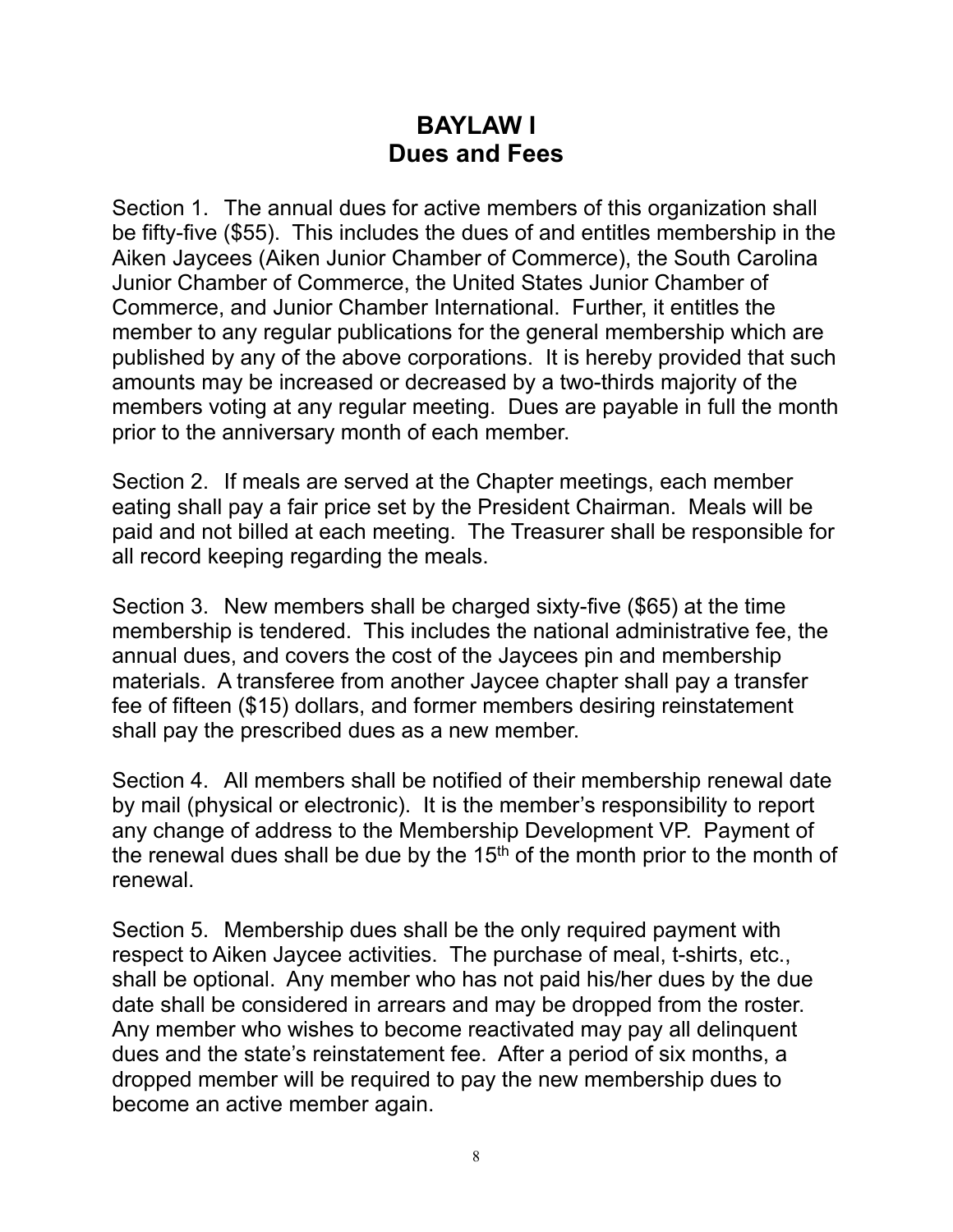Section 6. The annual dues for Associate Members of the organization shall be forty dollars (\$40) due in December of each year. Associate membership shall extend only to the local organization, and shall entitle the member to participate in all local meetings, projects, and receipt of the local monthly newsletter.

Section 7. Notice of resignation of membership may be accepted at any time by the President. Such notice will be made known to the Treasurer immediately. Notification of resignation of a board member will be made by the President to the membership at a regular meeting.

#### **BYLAW II Government**

Section 1. The Board of Directors shall be the Executive Committee of the Aiken Jaycees, whose duties shall be to transact all business and to outline the organization's policies. As the Board members are representatives of the chapter at large, their rulings and transactions shall be subject to the approval of the majority of the chapter.

Section 2. All notes, contracts, or obligations of any character, when authorized by the Board of Directors, shall be executed by the President, or in the President's absence, by the Management Development Vice-**President** 

Section 3. The President, Treasurer, and one Treasurer appointed alternate (who shall be approved by the Board) shall be the only persons allowed to be signers on any and all bank or financial accounts. The President shall not make any financial payments or debts without the Treasurer's approval.

Section 4. Vacancies on the Board of Directors or in any office shall be filled by the President, with the approval of the Board of Directors. The appointee shall serve for the duration of the term of the position he was appointed to fill. If, in the event a Director does not take office after being elected, and before the installation banquet, this vacancy shall be filled by the elected President, with the approval of the Board of Directors.

Section 5. In the event the office of President becomes vacant for any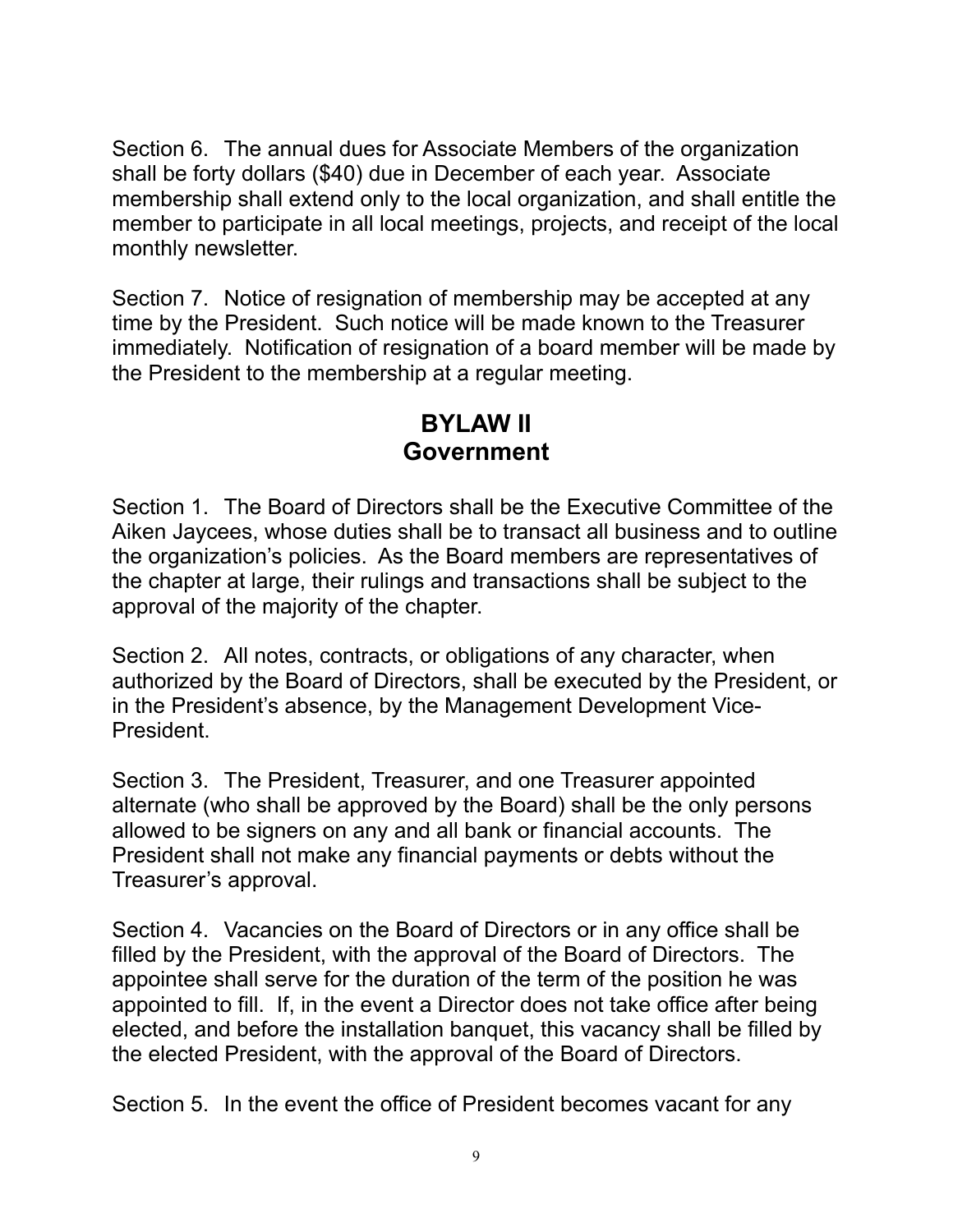reason, the Management Development Vice-President shall contact the Board of Directors within one (1) week after the vacancy is effective. The Directors will set the date for a special election to fill the vacancy. All active members will be given written notice (physical mail or electronic) at least fifteen (15) days in advance of this special election. A new President will be elected for the current Board of Directors (pursuant to procedure set forth in Bylaw IV, Section 3). Vacancies on the Board of Directors, or in any other office, after the election, shall be filled by the new President, as prescribed by Bylaw II, Section 4.

#### **BYLAW III Meetings**

Section 1. The organization shall hold regular business meetings and/or chapter meetings, combined or separate, to be determined by the Board.

Section 2. Following the annual meeting, prior to the State Convention, the retiring President, with the approval of the membership, shall designate a night for an installation banquet, at which time the retiring President, shall make his annual report, and the officers and directors for the coming year shall be installed.

Section 3. Meetings of the Board of Directors shall be held at the call of the President. Special meetings of the organization, or of the Board of Directors, may be called by the President or by six (6) Directors upon request.

Section 4. Those present at a regular or special meeting shall constitute a quorum, and the greater of one-third of the number of directors in office or two directors shall constitute a quorum at a meeting of the Board of Directors. All members shall be notified by mail (physical or electronic) or phone of any special meeting.

#### **BYLAW IV Nomination & Election of Officers & Directors**

Section 1. At the election meeting there shall be elected in the following order: President, Management Development VP, Individual Development VP, Community Development VP, Membership Development VP, and four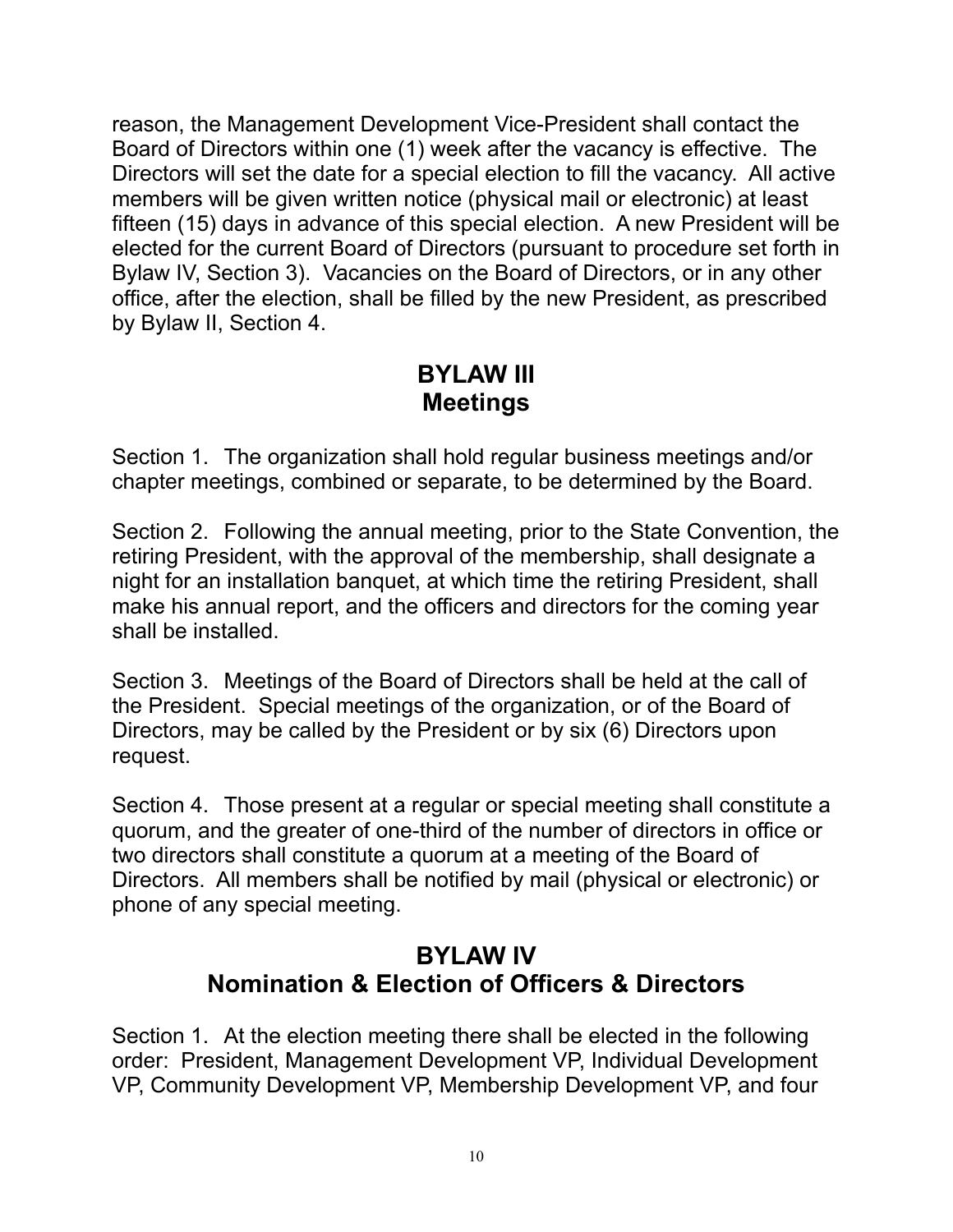directors. The President shall appoint a Secretary and Treasurer.

Section 2. The first meeting in August, members shall declare interest in serving on the board of directors. At the first meeting in September, candidates shall announce their candidacy for a specific office. The secretary has the following week to send out physical mail or e-mail notices. The elections shall be held at the election meeting, which is the last meeting in September.

Section 3. At the election meeting, the President and Vice Presidents shall be elected in the order stated in section 1. Election shall be by secret ballot with each office voted on separately. In the election of each office, if no nominee receives a majority vote, a runoff will be held between the two members receiving the greatest number of votes on such ballot. All secret ballots shall be counted in front of the membership present on the night the vote is taken. If only one nominee is presented for the office, then the nominee shall be elected by acclamation.

Section 4. Any candidate not elected to the office for which he/she announced his/her candidacy is eligible to be nominated from the floor for any office remaining to be voted on.

Section 5. Should an office have no candidates identified at the 2nd meeting in Aug, the election for that office shall be held after the last election for an office with candidates. In this event, nominations will be taken from the floor, and elections will be by secret ballot. If there is only one nomination from the floor, the use of secret ballot may be waived by a two-third vote.

Section 6. Should an office have no elected or appointed member after the annual meeting, the President shall appoint an officer and have him/her voted on by the Chapter at the next meeting. Should the office of President have no elected member, the Chairman of the Board shall appoint an officer and have him/her voted on by the Chapter at the next meeting. These appointments must be passed by two-thirds of the voting present.

Section 7. Absentee ballots shall be available at the first meeting in September. Absentee ballots must be returned to the Secretary or President in person, by physical mail sent to the P. O. Box, or e-mail sent to both the Secretary and President before the election meeting. No late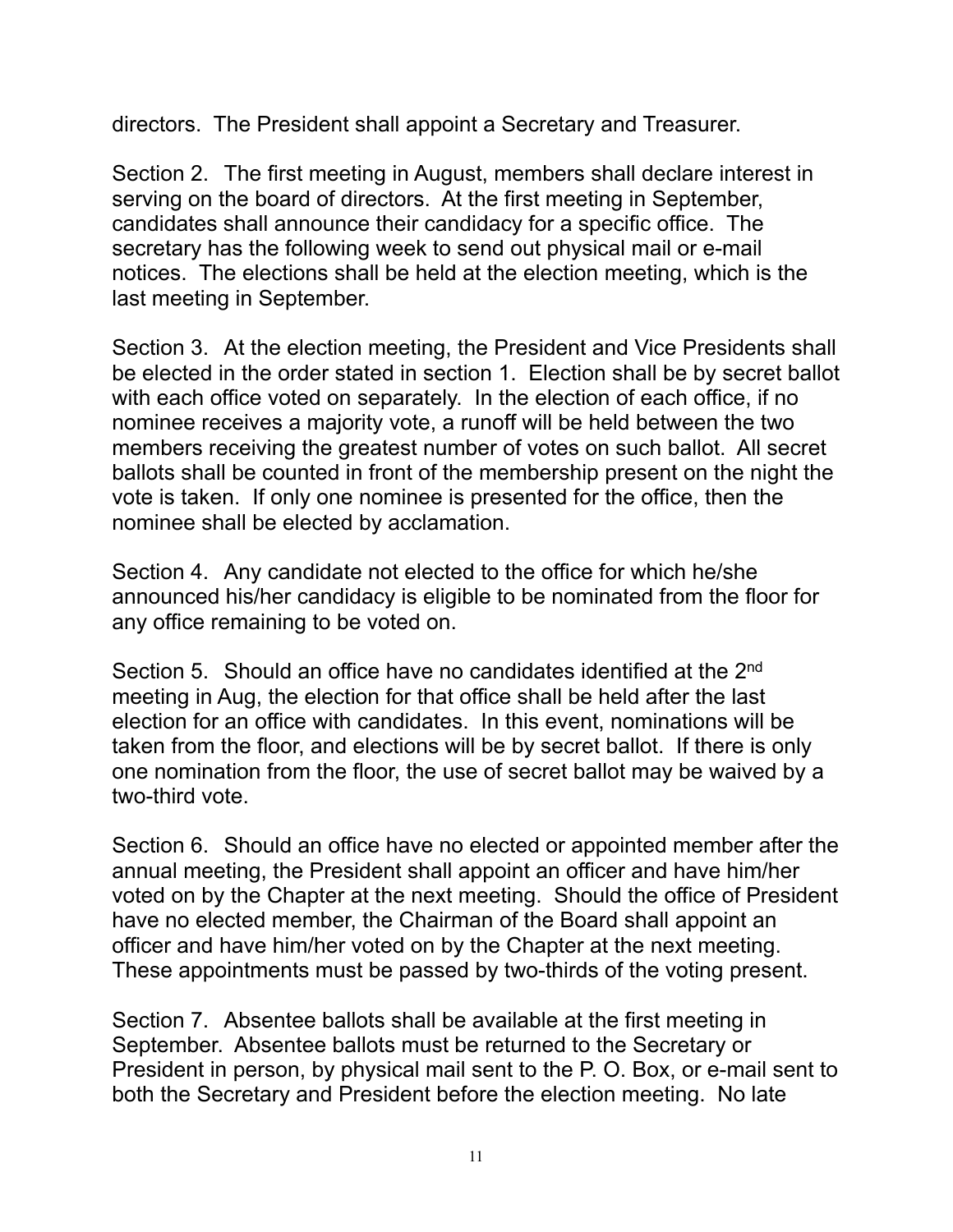ballots will be accepted. Absentee candidates cannot be nominated from the floor.

Section 8. All Officers and Directors shall take office upon installation, but in no event later than January 1. The immediate past President shall be a voting member of the Board of Directors and be called Chairman of the Board. If in the event the past President cannot serve on the Board of Directors, then the President, with the approval of the Board of Directors, shall appoint a member to serve as the Chairman of the Board.

#### **BYLAW V Duties**

Section 1. All officers' duties shall be such as ordinarily pertain to, and are indicated by, the titles of their offices.

Section 2. The President shall direct and supervise the affairs of the organization. Specifically, the President shall:

- A. Make an annual report to the members
- B. Represent the organization within the community
- C. Supervise the preparation of the plan for the full year
- D. Supervise and assist the officers in the performance of their duties
- E. Answer correspondence promptly
- F. Preside and maintain order at all meetings or delegate this responsibility to another officer
- G. Preside over Board of Directors meetings

Section 3. The Individual Development Vice-President shall be responsible for:

- A. Leadership Development Programs
- B. Family Life/Spiritual Development Programs
- C. Personal Skills Programs

Section 4. The Community Development Vice-President shall be responsible for:

- A. Human Services Programs
- B. Community Improvement Programs
- C. Community and Civic Involvement Programs

Section 5. The Management Development Vice-President shall be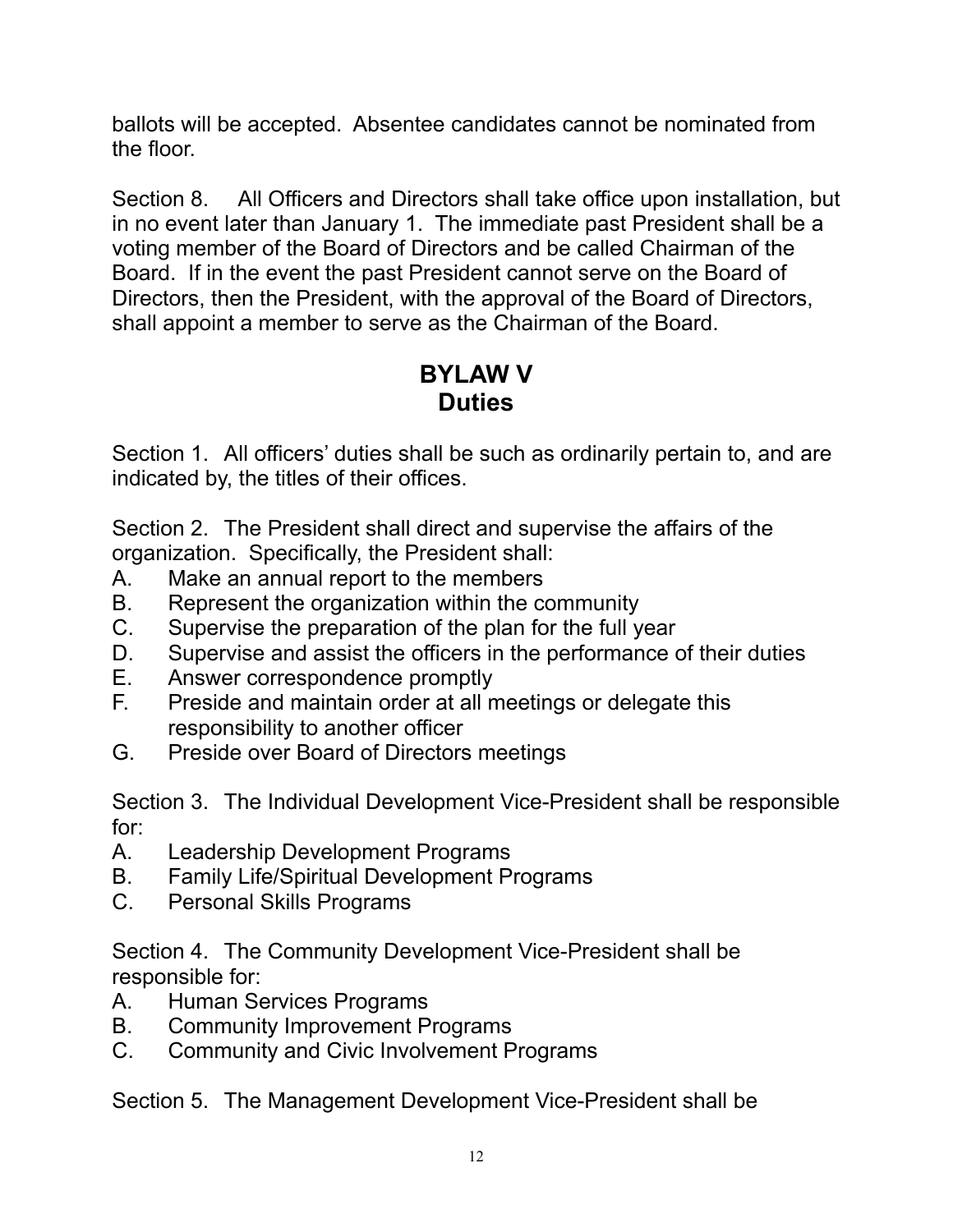responsible for Ways and Means Projects and all matters concerning finance and secretarial duties. Specific responsibilities include:

- A. Assume the duties of the President in the President's absence, or in the event the office of President shall become vacant, assuming the duties of the President during the interim period until a new President is elected
- B. Chapter Planning Needs
- C. Training Programs
- D. Financial Management
- E. Personnel/Social Activities Management

Section 6. The Secretary shall:

- A. Give notice of all special meetings
- B. Keep the minutes of all meetings
- C. Be responsible for correspondence assigned to him/her
- D. Be custodian of official records of the organization
- E. Maintain records of attendance at regular meetings
- F. Maintain supplies for the proper functioning of the organization

Section 7. The Treasurer shall:

- A. Report in detail semi-annually to the Board of Directors and to the members at large at the first meeting of the new fiscal year with respect to all sums received and expended, all outstanding obligations, and such other matters as may be deemed proper (The President shall appoint a committee to investigate the books of the Treasurer at any time at the discretion of the Board.)
- B. Develop a detailed written Treasurer's Report quarterly to be presented to the Board of Directors and general membership
- C. Prepare (with input from the Vice-Presidents and President, as well as any regular member) and bring a proposed budget before the Chapter for approval prior to the deadline for submission of the planned program to the South Carolina Junior Chamber of **Commerce**

Section 8. The Management Development Vice-President and Treasurer, both outgoing and incoming, shall make a financial report of the books of the organization annually. The report shall begin the month of Jan. of each year. The findings of this report shall be made in writing to the membership no later than the first meeting in Feb.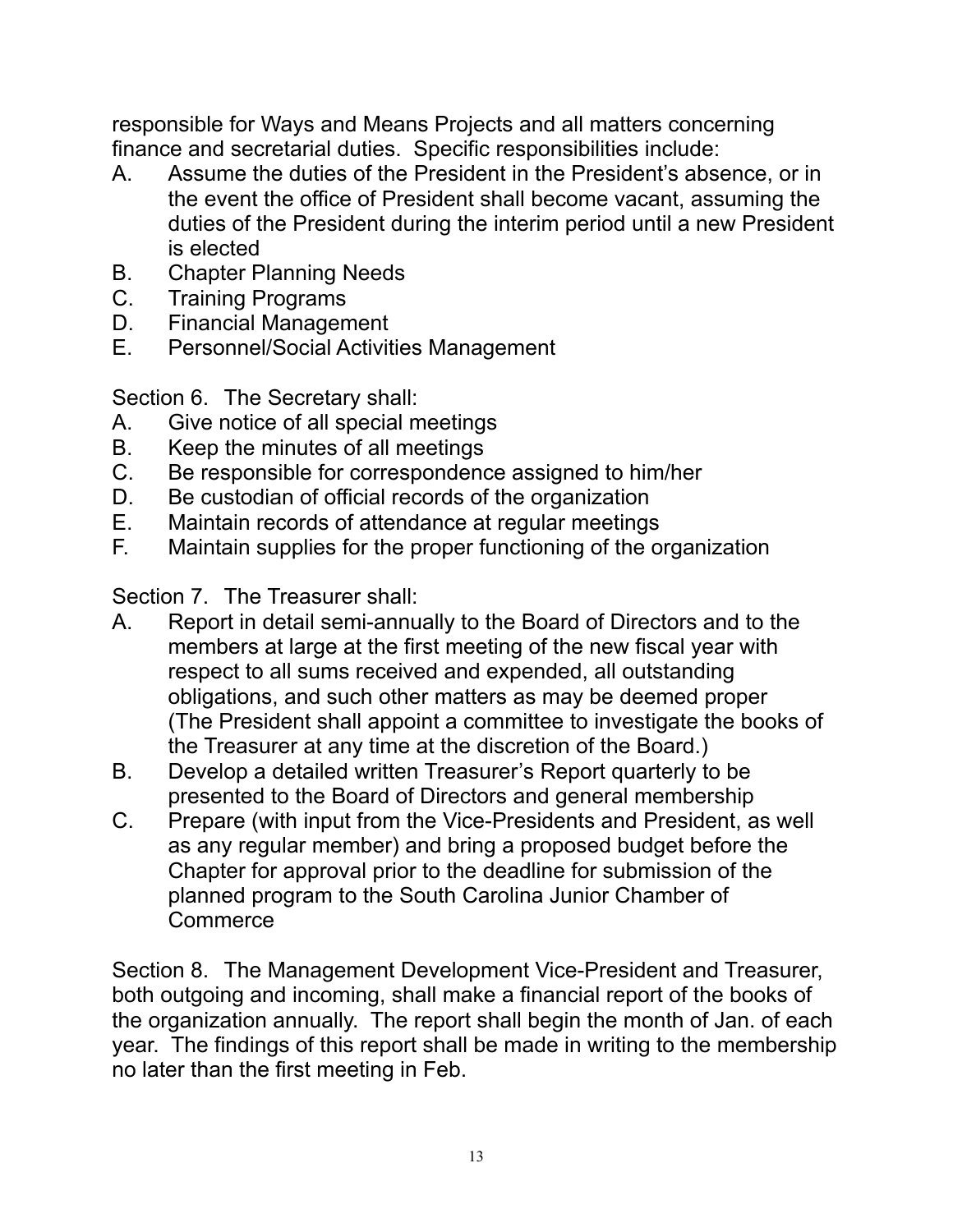Section 9. The Membership Development Vice-President shall be responsible for all matters in the nature of members specifically:

- A. Recruitment and Orientation Programs
- B. Retention, Activation and Renewal Programs
- C. Maintaining the Chapter Roster

Section 10. The four (4) other Directors of the Board shall serve as needed to the chapter of the Aiken Jaycees

#### **BYLAW VI Committees**

Section 1. The Board of Directors shall decide upon committees deemed proper and necessary to fulfill the object and purpose of the organization.

Section 2. The President shall be an ex-officio member of all committees.

#### **BYLAWS VII Rules of Order**

Section 1. Robert's Rules of Order, Revised, shall govern all proceedings of all meetings of the organization and its constituent parts, except as provided herein.

#### **BYLAWS VIII Amendments**

Section 1. These Bylaws may be amended by a two-thirds vote of the members at any regular or special meeting provided written notice of the proposed amendment or amendments has been given to or mailed (physical or electronic) to each member at his last known address at least seven (7) days in advance of the meeting. These Bylaws may not be waived without one week's prior notice.

#### **BYLAW IX Policy**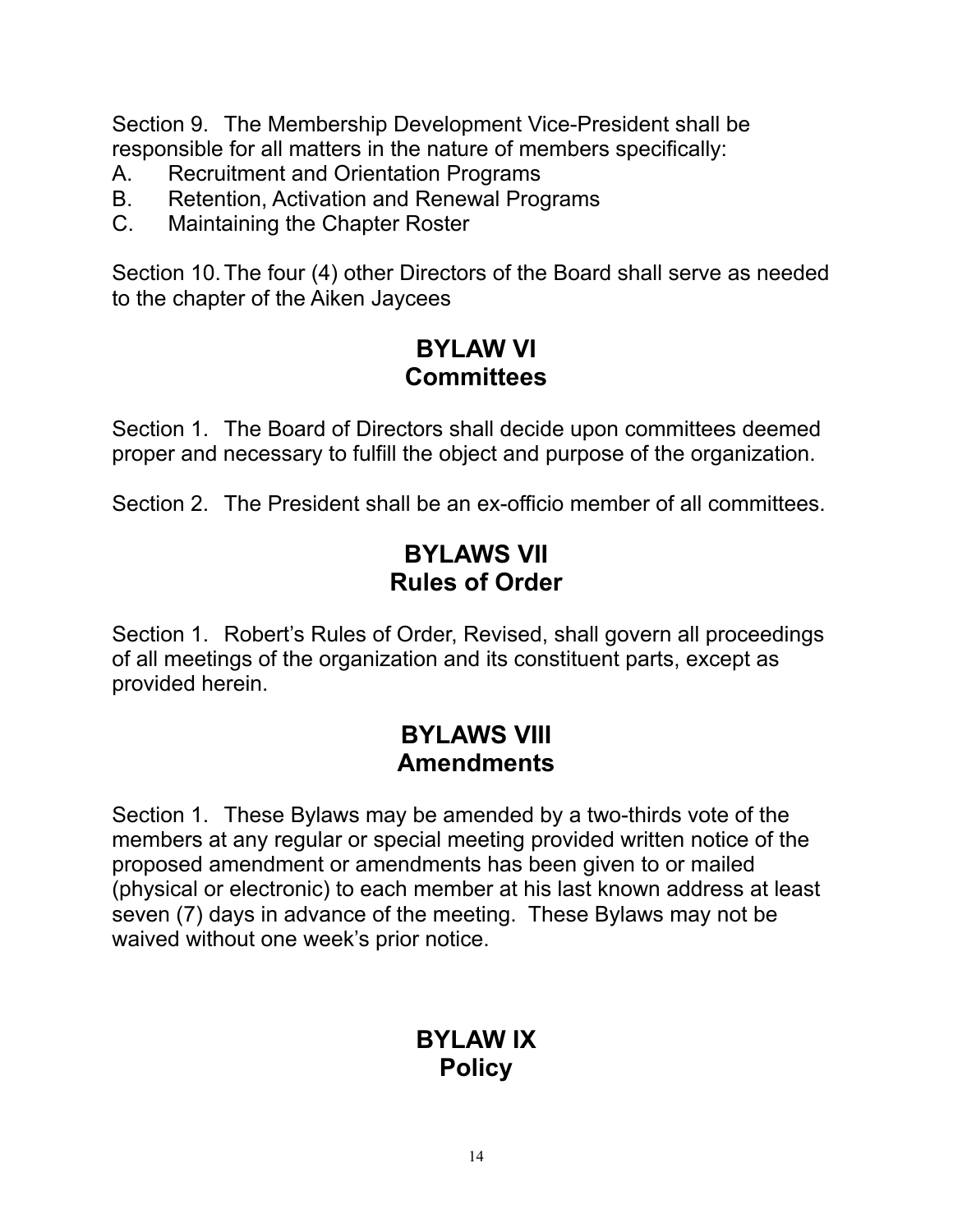Section 1. On all matters not covered by the Constitution and Bylaws of the Aiken Jaycees, the Constitution, Bylaws, and Policy Manual of the South Carolina Junior Chamber of Commerce shall govern the affairs of the local organization, with advice of an attorney attained by the Chapter.

#### **BYLAW X Discipline**

Section 1. The Board of Directors is empowered to remove, by threefourths majority vote, from office, any officer, member of the Board, or appointee who has failed to faithfully fulfill the duties of his office. Removal from office shall constitute removal from the Board.

Section 2. Removal from office may be appealed to the general membership by the Officer, Member of the Board, or appointee affected. The general membership can repeal the action of the Board by two-thirds of the votes cast.

#### **BYLAW XI Dissolution**

Section 1. In the event of a voluntary or involuntary dissolution of the Aiken Jaycees, all assets of said corporation shall be distributed in the following manner:

A. The Treasurer of the Aiken Jaycees at the time of the dissolution shall determine all existing assets and liabilities of the corporation.

B. If dissolution is voluntary, once the assets and liabilities of the Aiken Jaycees are determined, the acting President of the Aiken Jaycees at the time of dissolution shall call a meeting within seven (7) days by written notice (regular mail or electronic) of the Board of Directors. At said meeting, the Board of Directors shall determine by majority vote the proper manner under the circumstances to settle all debts and liabilities. The Board of Directors and membership shall then determine by majority vote the disposition of the remaining assets of the Aiken Jaycees with the provision that upon dissolution, all assets remaining after settlement of the debts and liabilities of the Aiken Jaycees be distributed to the Camp Hope Foundation.

Section 2. Bylaw XI, as set forth under Dissolution, Section 1, is irrevocable without being overseen by an attorney.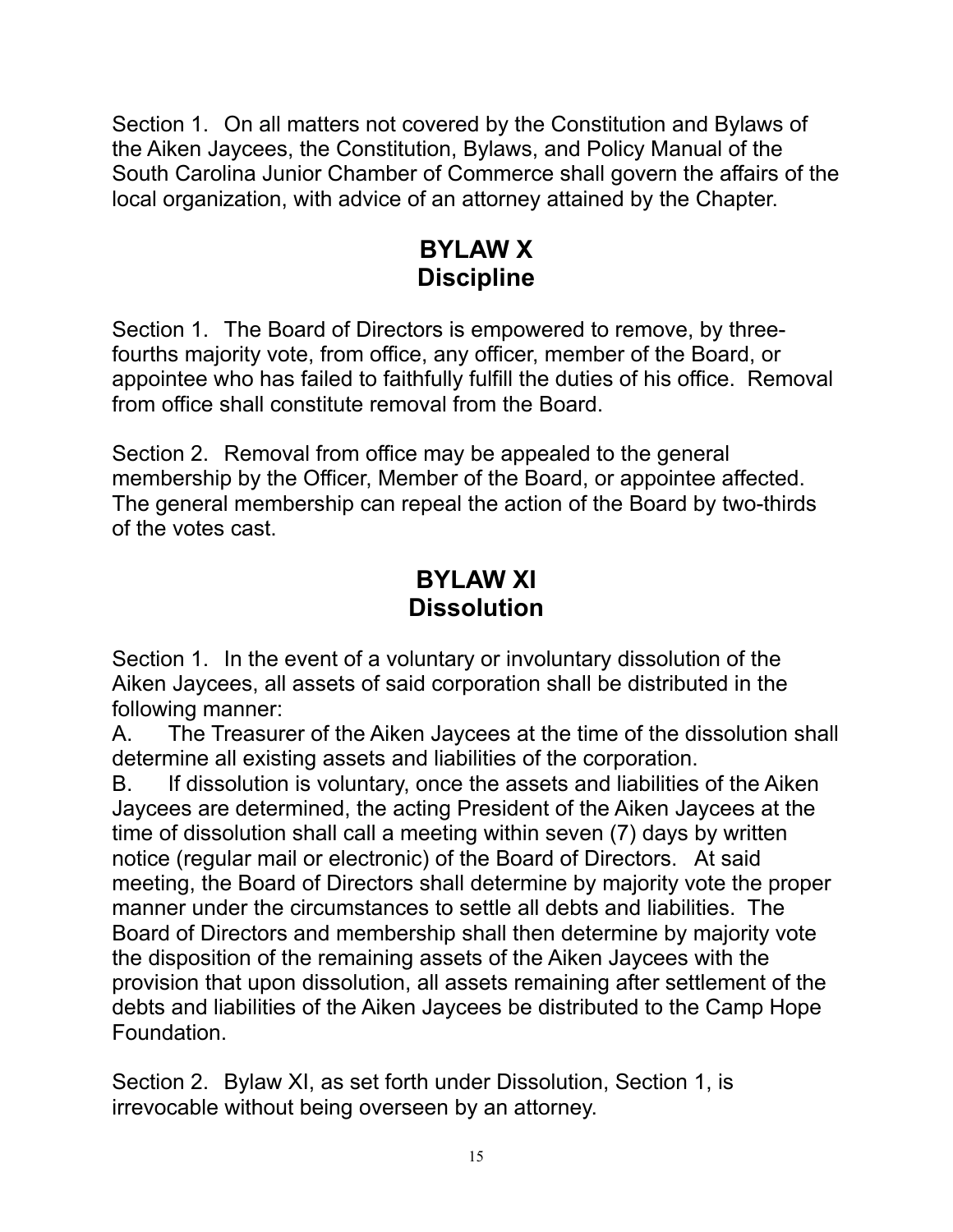#### **POLICIES OF THE AIKEN JAYCEES**

**I**

No alcoholic beverages shall be sold or containers displayed or opened after the official business session of the meeting is called to order, and this will prevail until adjournment.

#### **II**

The Jaybird will function at all regular meetings. His duty includes that of Sergeant-at-arms. Members who violate the Jaybird's rules will be fined \$. 25 for each violation. Appropriate attire shall be worn at these meetings.

#### **III**

The Planning phase of the Chairman's Planning Guide(CPG) report shall be submitted by the Project Chairman at lease two weeks prior to the start of the actual project to the respective Vice-President for his/her approval. The Budget and Evaluation phases of the CPG shall be submitted to the respective Vice-President for his/her final approval prior to the final project report being presented to the Chapter.

#### **IV**

Due to the fact that the Chapter is a business that has many daily needs, the President and Board of Directors will occasionally have to make unplanned purchases or repairs. A quorum of the Board of Directors shall be authorized to spend up to \$500.00 for unbudgeted emergency purchases or repairs. Any unbudgeted expenditure greater than \$500.00 must be approved by two thirds vote of the members present at a regular or special meeting. Any purchase, whether budgeted or not, expected to exceed \$500.00 must have at least three competitive bids, unless the item is one that is only available through a single source.

#### **V TRAVEL POLICY**

1. That persons traveling under Jaycee Business will receive reimbursement for purchase of gas (with receipts only).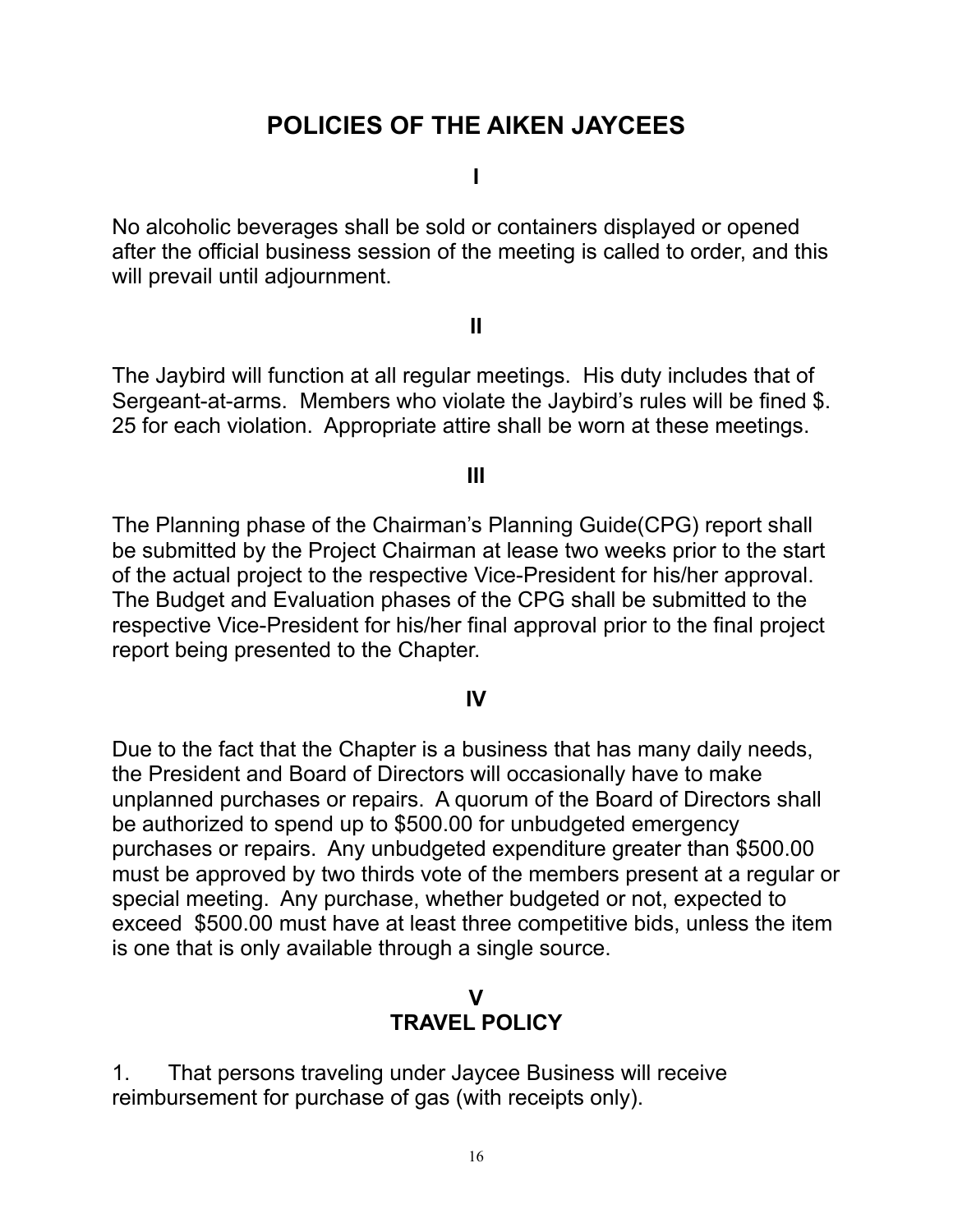2. All travel will be pre-approved by the Board prior to the trip.<br>3. Carpooling is expected.

Carpooling is expected.

4. Meals shall be reimbursed by receipt for members.

5. Room rates shall be approved by the President and Treasurer before reimbursement.

6. Travel resulting from normal day-to-day business is paid on the IRS mileage rate. Reimbursement shall be approved by the Board.

7. Only Board members shall be allowed to be reimbursed for expenses incurred with other Jaycee chapters.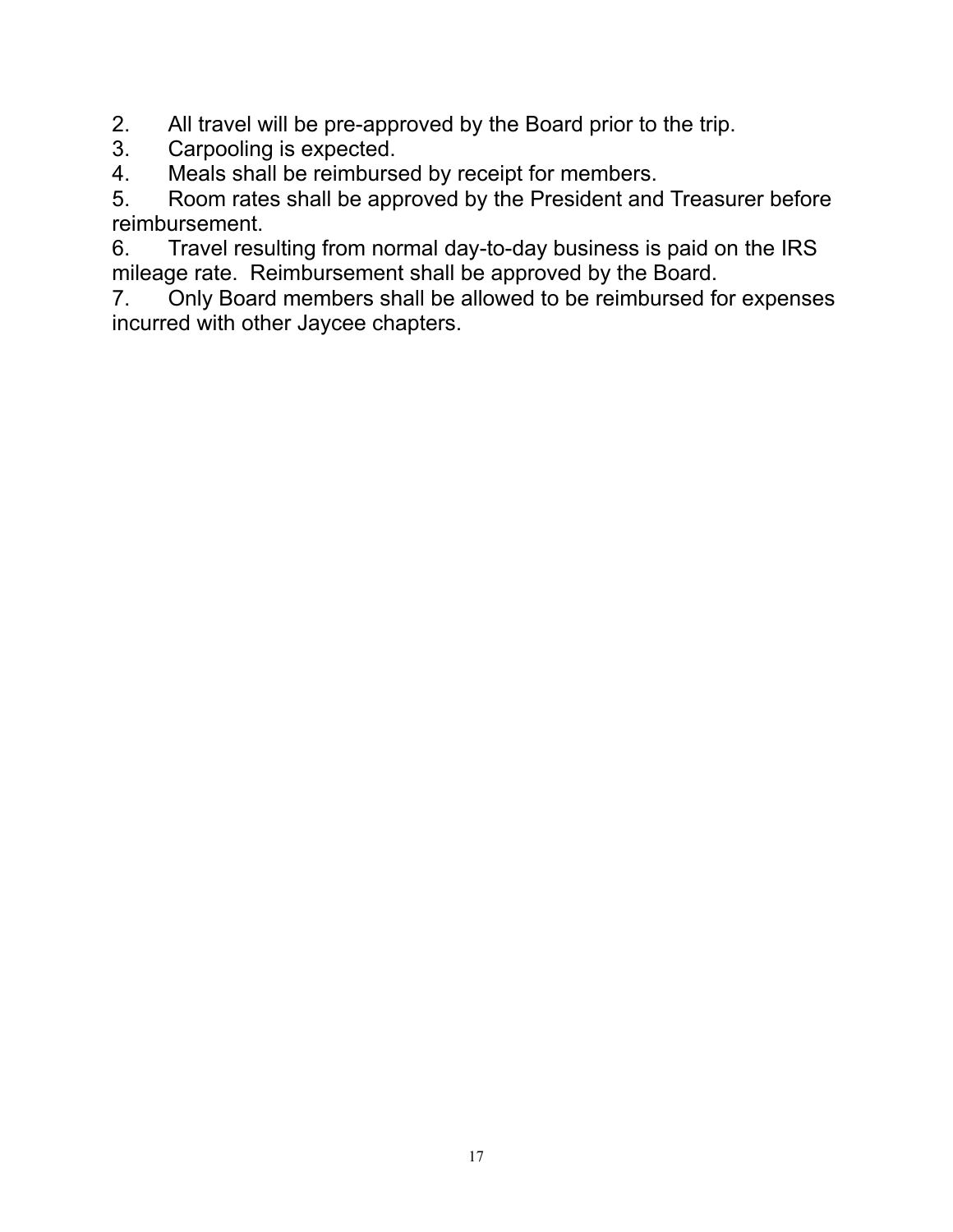### Aiken Jaycee Past Presidents

| 1939      | Lewis Wise            | 69-70     | J. Fred Sides          |  |
|-----------|-----------------------|-----------|------------------------|--|
|           | <b>Bill Lacey</b>     | $70 - 71$ | C.M. Hanna             |  |
| 39-40     | Joe Frasca            | 71-72     | John G. Molony         |  |
| $40 - 41$ | Charles Simmons Jr.   | $72 - 73$ | Charles T. Watts       |  |
|           | L. R. Brice           | 73-74     | Robert S. Westmoreland |  |
| 41-42     | C.H. Marvin Jr.       | 74-75     | John D. Surles         |  |
|           | Al Slade              | $75 - 76$ | Roger F. Martin        |  |
| 42-43     | G.A. Townes Jr.       | 76-77     | G. Richard Freeman     |  |
| 43-44     | W.A. Cooper Jr.       | 77-78     | Henry F. Salley        |  |
| 44-45     | E.H. Cashwell         | 78-79     | David Boatwright       |  |
| 45-46     | Charles Marvin Jr.    | 79-80     | Ron Cherry             |  |
| 46-47     | Leland Slade Jr.      |           | Stewart D. Maurice     |  |
| 47-48     | Manning Owen          | 80-81     | David Boatwright       |  |
| 48-49     | <b>Charles Thomas</b> | 81-82     | Tom S. Rapp            |  |
| 49-50     | Herman Blake Jr.      | 82-83     | Lin Livingston         |  |
| 50-51     | Gary Anderson Jr.     | 83-84     | Ray Blanks             |  |
| 51-52     | Robert Coppedge       | 84-84     | <b>Bob Parris</b>      |  |
| 52-53     | Robert Kenny Jr.      | 85-86     | Jim Stewart            |  |
| 53-54     | Alfred Dufour         | 86-87     | Warren Lucas           |  |
| 54-55     | Robert Kenny Jr.      | 87-88     | <b>Stan Price</b>      |  |
| 55-56     | <b>Burnest Neel</b>   |           | Suzie Helms            |  |
| 56-57     | Raymond Kaplan        | 88-89     | <b>Tracy Smith</b>     |  |
| 57-58     | Marvin Smith          | 89-90     | Michael Kramer         |  |
| 58-59     | Glen Esdom            | 90-91     | Roger Van Eck          |  |
|           | Jim Smith             | 91-92     | <b>Randy Stowe</b>     |  |
| 59-60     | George Kilmer         | 92-93     | Joe O'Commor           |  |
| 60-61     | Donald Caphton        | 93-94     | Richard Mixson         |  |
| 61-62     | Larry Rogers          | 93-94     | Kim O' Connor          |  |
| $62 - 63$ | Doug Cox              | 94-95     | Mike Fanning           |  |
| 63-64     | Dick Britt            | 96-97     | Dan Bullington         |  |
|           | Ken Nixon             | 97-98     | Lisa Lown              |  |
| 64-65     | Ronnie Ellis          | 98-99     | Mary Wolf              |  |
|           | H. C. Coward          | 99-00     | <b>Tommy Molony</b>    |  |
| 65-66     | Jack Sawilowsky       | 2000      | Laura Shelley          |  |
| 66-67     | John G. Molony        | 2001      | Tonya Mundy            |  |
| 67-68     | George F. Seiglar     | 2002      | <b>Elaine Grice</b>    |  |
| 68-69     | James K. Gregory      | 2003      | Tonya Mundy            |  |
|           |                       |           |                        |  |